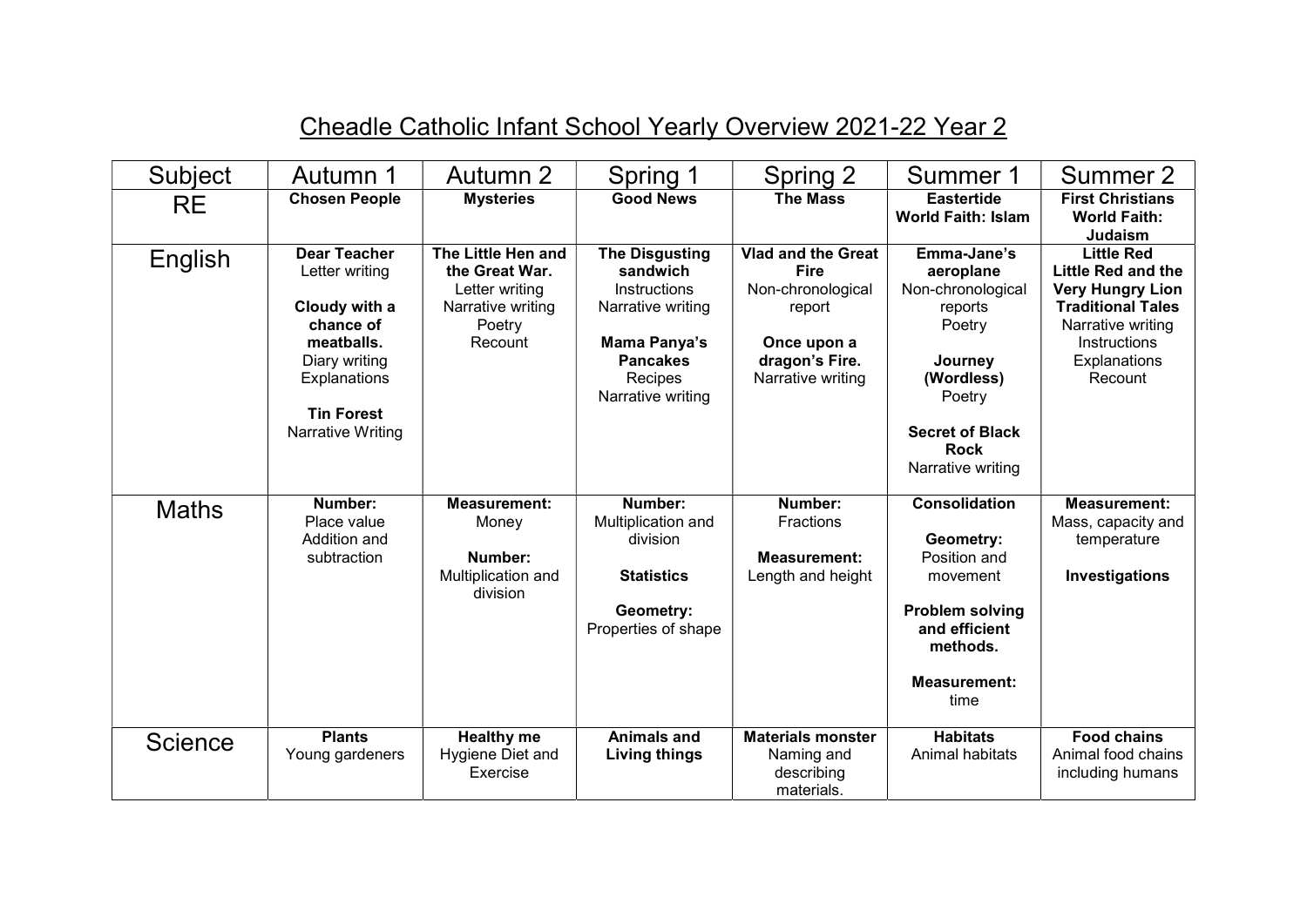|             |                       | <b>Little Masterchefs</b>  | Basic needs, life          | Investigating            |                      |                      |
|-------------|-----------------------|----------------------------|----------------------------|--------------------------|----------------------|----------------------|
|             |                       | Food hygiene.              | cycles and alive/          | materials and their      |                      |                      |
|             |                       |                            | not alive.                 | uses.                    |                      |                      |
|             | <b>Respectful</b>     | <b>Health and</b>          | <b>Living in the wider</b> | <b>Respectful</b>        | <b>Health and</b>    | Living in the wider  |
| <b>PSHE</b> | relationships.        | Wellbeing                  | world                      | relationships            | Wellbeing            | world                |
|             | School and class      | Keeping our bodies         | Keeping safe on the        | <b>Kindness</b>          | Safety with          | Online relationships |
|             | rules.                | and minds healthy.         | internet                   | Things we have in        | medicines.           | Caring for and       |
|             | <b>British Values</b> | Basic first aid            | Keeping safe-'safer        | common with              | Keeping physically   |                      |
|             |                       |                            |                            |                          |                      | improving local and  |
|             | Qualities of a good   | and what to do in          | strangers'.                | others and things        | and emotionally      | natural              |
|             | friend                | an emergency               | Money: Why we              | that make us             | safe                 | environments         |
|             | <b>Families and</b>   |                            | need it.                   | unique.                  | Setting goals        | Recycling,           |
|             | people who care for   |                            | Different types of         | Embracing                |                      | conserving energy.   |
|             | me                    |                            | money transactions         | differences              |                      | Body changes         |
|             |                       |                            |                            |                          |                      | Transition to year 3 |
|             |                       |                            | <b>Internet Safety</b>     | <b>Science Week:</b>     |                      |                      |
|             | 'Show racism the      | Anti-bullying              | Day                        | <b>Cultural Capital-</b> | <b>Online safety</b> |                      |
|             | red card'             | <b>Week</b>                | <b>Children's Mental</b>   | widening horizons        |                      |                      |
|             | <b>Online safety</b>  | <b>Online Safety</b>       | <b>Health Week</b>         | <b>Online safety</b>     |                      |                      |
|             |                       |                            | <b>Chinese New Year</b>    |                          |                      |                      |
|             |                       |                            |                            |                          |                      |                      |
|             |                       | <b>Ten Ten</b>             | <b>Ten Ten</b>             | <b>Ten Ten</b>           | <b>Ten Ten</b>       | <b>Ten Ten</b>       |
| <b>RSE</b>  |                       | Life to the Full           | Life to the Full           | Life to the Full         | Life to the Full     | Life to the Full     |
|             |                       | <b>Resources</b>           | <b>Resources</b>           | <b>Resources</b>         | <b>Resources</b>     | <b>Resources</b>     |
|             |                       | Pathway 2                  | Pathway 2                  | Pathway 2                | Pathway 2            | Pathway 2            |
|             |                       |                            |                            | Feelings, likes and      | The cycle of life    | Three in one         |
|             |                       | Let the children           | I am unique.               | dislikes                 |                      | Who is my            |
|             |                       | come                       | Girls and boys             | Feeling Inside out       |                      | neighbour?           |
|             |                       |                            | Clean and healthy          | <b>Super Susie Gets</b>  |                      | The communities      |
|             |                       |                            |                            | Angry                    |                      | we live in.          |
|             | Logging in and        | PM Unit 2.2                | PM Unit 2.4                | PM Unit 2.6              | PM Unit 2.7          | PM Unit 2.3          |
| Computing   |                       |                            |                            |                          |                      |                      |
|             | saving work on PM     | Online Safety (3wks)       | Questioning (5wks)         | <b>Creating Pictures</b> | Making Music(3wks)   | Spreadsheets         |
|             | (2wks)                | PM Unit 2.5                |                            | (5wks)                   |                      | (4wks)               |
|             |                       |                            |                            |                          | PM Unit 2.8          |                      |
|             | PM Unit 2.1           | <b>Effective Searching</b> |                            |                          | Presenting Ideas     |                      |
|             | Coding(5wks)          | (3wks)                     |                            |                          | (3wks)               |                      |
|             |                       |                            |                            |                          |                      |                      |
| History     |                       | <b>Our Local heroes</b>    |                            | The Great Fire of        | <b>Transport</b>     |                      |